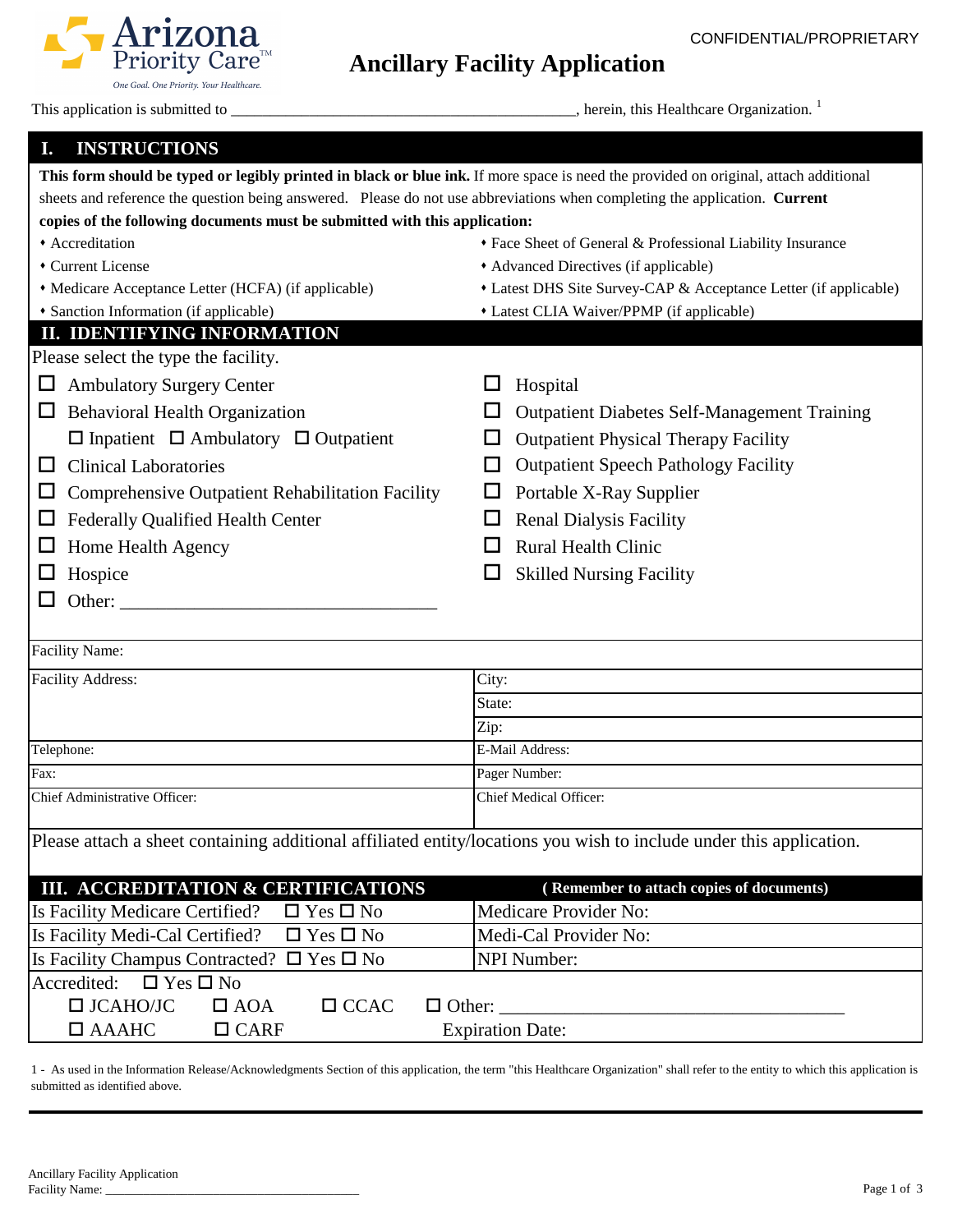## **Ancillary Facility Application**

| <b>IV. SANCTIONS</b>                                                                                                                                                                                                                                                       |               |                         |                |                        | (Remember to attach copies of documents) |
|----------------------------------------------------------------------------------------------------------------------------------------------------------------------------------------------------------------------------------------------------------------------------|---------------|-------------------------|----------------|------------------------|------------------------------------------|
| Has the institution been sanctioned, placed on probation or lost accreditation, licensure or certification status during                                                                                                                                                   |               |                         |                |                        |                                          |
| the last five (5) years by any of the following:                                                                                                                                                                                                                           |               |                         |                |                        |                                          |
|                                                                                                                                                                                                                                                                            |               | Yes                     | N <sub>0</sub> | N/A                    |                                          |
| JCAHO/AAAHC/CLIA/CARF/AOA/CCAC                                                                                                                                                                                                                                             |               | □                       | □              | □                      |                                          |
| Medicare                                                                                                                                                                                                                                                                   |               | □                       | □              | □                      |                                          |
| Medicaid                                                                                                                                                                                                                                                                   |               | □                       | □              | □                      |                                          |
| <b>State License</b>                                                                                                                                                                                                                                                       |               | □                       | □              | □                      |                                          |
| Professional Review Organization (PRO)                                                                                                                                                                                                                                     |               | □                       | □              | П                      |                                          |
| Other:                                                                                                                                                                                                                                                                     |               | П                       | П              | П                      |                                          |
| If you answered YES to any of the above, please describe the nature, reason, and date of the sanction on an                                                                                                                                                                |               |                         |                |                        |                                          |
| attached sheet.                                                                                                                                                                                                                                                            |               |                         |                |                        |                                          |
| V. TAX IDENTIFICATION NUMBER                                                                                                                                                                                                                                               |               |                         |                |                        |                                          |
| In order to ensure that our files contain accurate information for reporting on IRS Form 1099 payments made to your organization, please                                                                                                                                   |               |                         |                |                        |                                          |
| provide your Tax Identification Number and your reporting Name and Address as they appear on you W-9 IRS Form.                                                                                                                                                             |               |                         |                |                        |                                          |
| Tax Identification Number:                                                                                                                                                                                                                                                 |               |                         |                |                        |                                          |
| <b>State/Local Operating License:</b>                                                                                                                                                                                                                                      |               |                         |                |                        |                                          |
| <b>Business Reporting Name:</b>                                                                                                                                                                                                                                            |               |                         |                |                        |                                          |
| Address:                                                                                                                                                                                                                                                                   |               | City:                   |                |                        |                                          |
|                                                                                                                                                                                                                                                                            |               | State:                  |                |                        |                                          |
|                                                                                                                                                                                                                                                                            |               | Zip:                    |                |                        |                                          |
| Telephone:                                                                                                                                                                                                                                                                 |               | E-Mail Address:         |                |                        |                                          |
| VI. PROFESSIONAL & GENERAL LIABILITY                                                                                                                                                                                                                                       |               |                         |                |                        | (Remember to attach copies of documents) |
| <b>Professional Liability Insurance</b>                                                                                                                                                                                                                                    |               |                         |                |                        |                                          |
| <b>Current Insurance Carrier:</b>                                                                                                                                                                                                                                          |               | Policy Number:          |                |                        |                                          |
| <b>Mailing Address:</b>                                                                                                                                                                                                                                                    |               | City:                   |                |                        |                                          |
|                                                                                                                                                                                                                                                                            |               | State:                  |                |                        |                                          |
|                                                                                                                                                                                                                                                                            |               | Zip:                    |                |                        |                                          |
| Per Claim Amount:                                                                                                                                                                                                                                                          |               | Per Aggregate Amount:   |                |                        |                                          |
| Original Effective Date:                                                                                                                                                                                                                                                   |               | <b>Expiration Date:</b> |                |                        |                                          |
| <b>General Liability Insurance</b>                                                                                                                                                                                                                                         |               |                         |                |                        |                                          |
| <b>Current Insurance Carrier:</b>                                                                                                                                                                                                                                          |               | Policy Number:          |                |                        |                                          |
| <b>Mailing Address:</b>                                                                                                                                                                                                                                                    |               | City:                   |                |                        |                                          |
|                                                                                                                                                                                                                                                                            |               | State:                  |                |                        |                                          |
|                                                                                                                                                                                                                                                                            |               | Zip:                    |                |                        |                                          |
| Per Claim Amount:                                                                                                                                                                                                                                                          |               | Per Aggregate Amount:   |                |                        |                                          |
| Original Effective Date:                                                                                                                                                                                                                                                   |               | <b>Expiration Date:</b> |                |                        |                                          |
| For each of the last five (5) years, please provide a confidential listing of each general liability and each malpractice<br>claim filed against the facility, which resulted in either a settlement or court disposition adverse to the facility, in the<br>format below. |               |                         |                |                        |                                          |
| Claims Type<br>Description                                                                                                                                                                                                                                                 | <b>Status</b> | <b>Incident Date</b>    |                | <b>Settlement Date</b> | <b>Settlement Amount</b>                 |
|                                                                                                                                                                                                                                                                            |               |                         |                |                        |                                          |